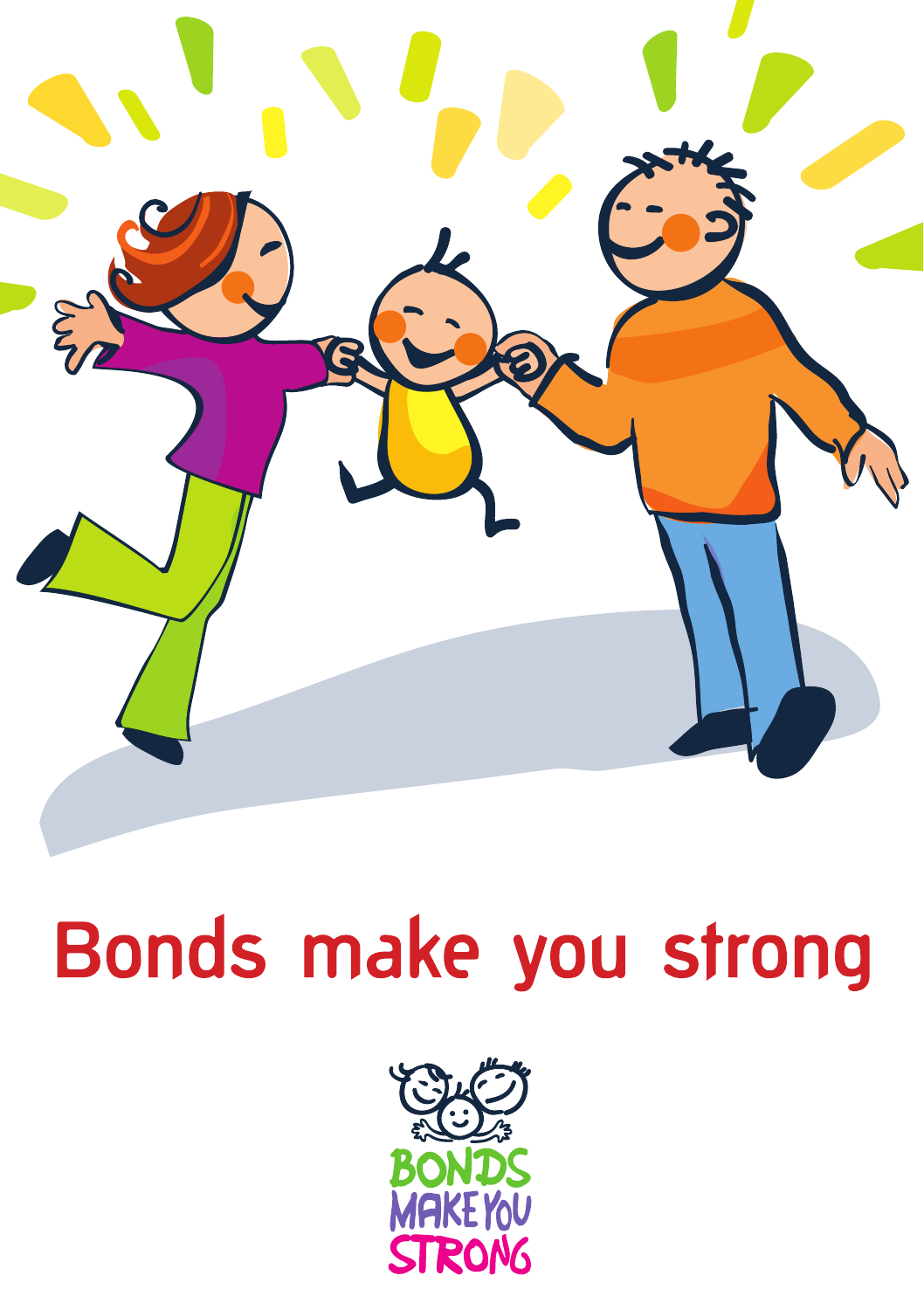

## **Contents**

| Preface                                                         | 1               |
|-----------------------------------------------------------------|-----------------|
| I want to become strong, and I need                             | $\overline{2}$  |
| contact and physical closeness                                  | 4               |
| security and reliability                                        | 6               |
| attention and dialogue                                          | 8               |
| a secure bond                                                   | 10              |
| acknowledgement of my uniqueness                                | 12 <sup>2</sup> |
| trust in my abilities                                           | 13              |
| a stimulating development environment                           | 14              |
| orientation                                                     | 16              |
| Explanations                                                    | 18              |
| Strong through relationships: What do mothers and fathers need? | 19              |
| Parental education CH                                           | 20              |
| Jacobs Foundation                                               | 20              |
| Useful Links                                                    | 21              |
|                                                                 |                 |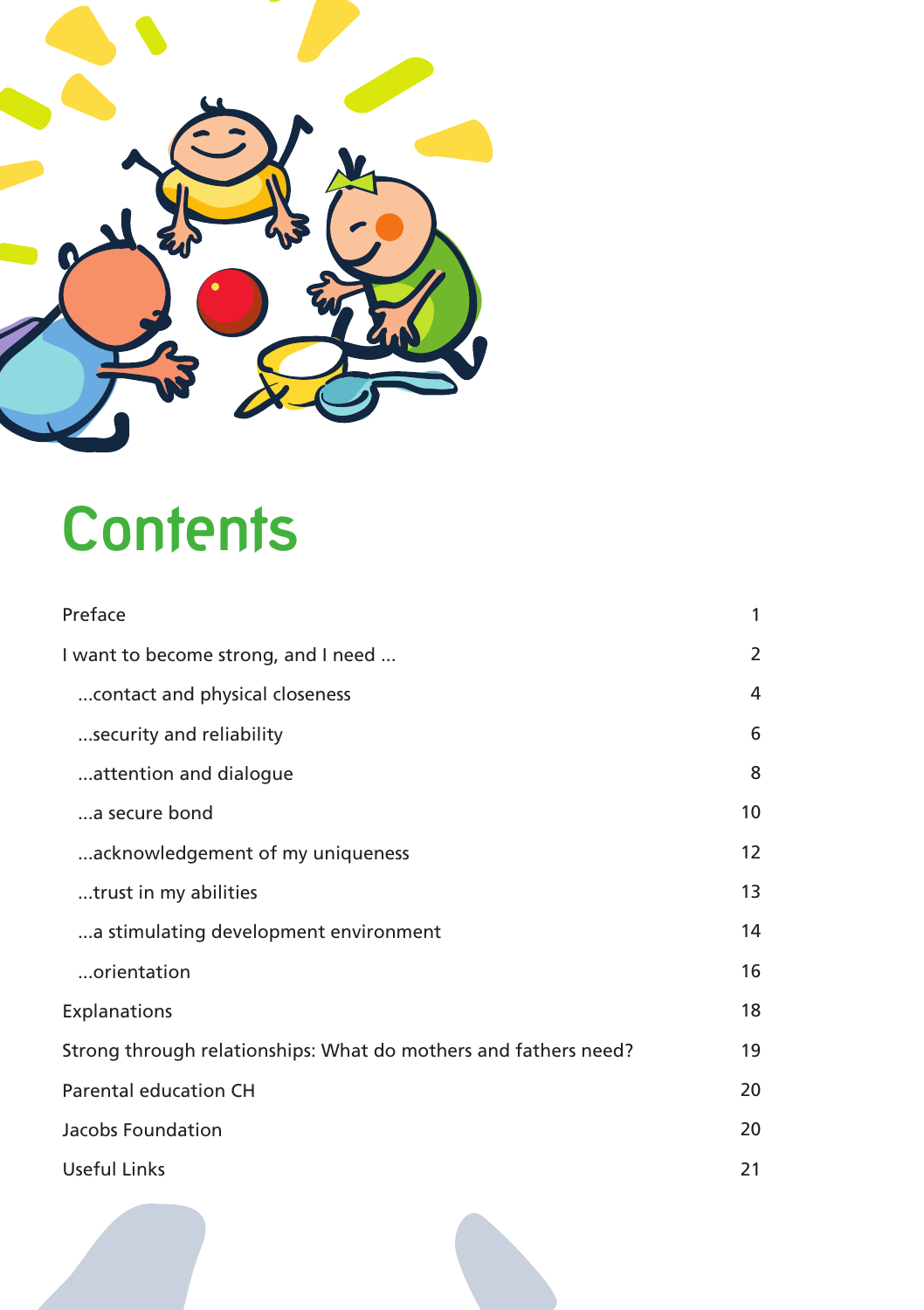## **Preface**

In the life of a child, relationships form the foundation for his development - from the very first day on. All development processes are thereby based on the relationship of a child to at least one caregiver. In this brochure, we will show what is important in the shaping of this relationship. It is aimed at the closest caregivers for infants and children, and, in eight messages, tells you what a child needs from the start in order to become strong.

On this basis, children receive the necessary tools that they will need so that they can master the challenges and development tasks of the years to come.

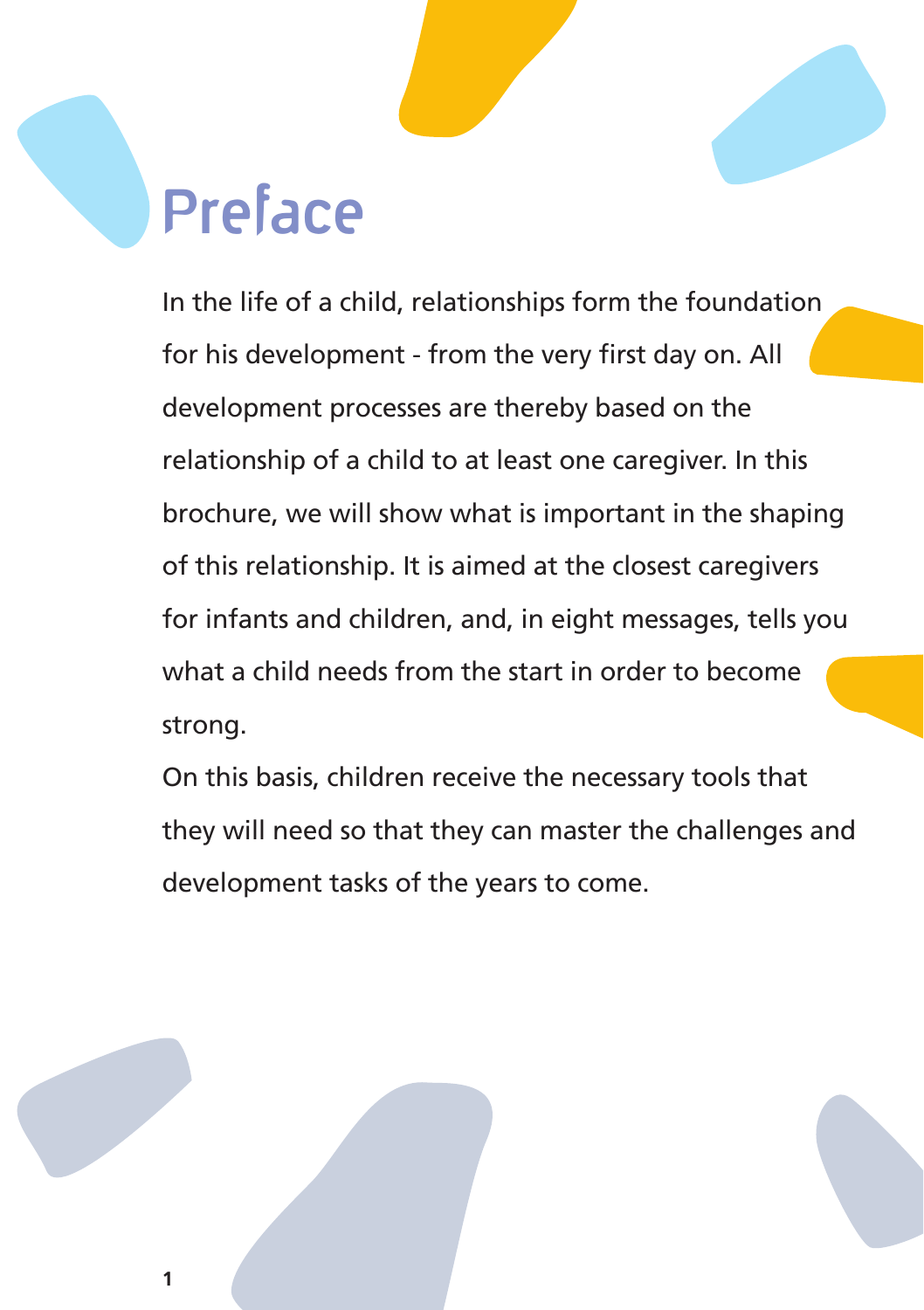**"I want to become strong, and I need ...** ... contact and physical closeness" ... security and reliability" ... attention and dialogue" ...a secure bond" ...acknowledgement of my uniqueness" ...trust in my abilities" ... a stimulating development environment" ...orientation"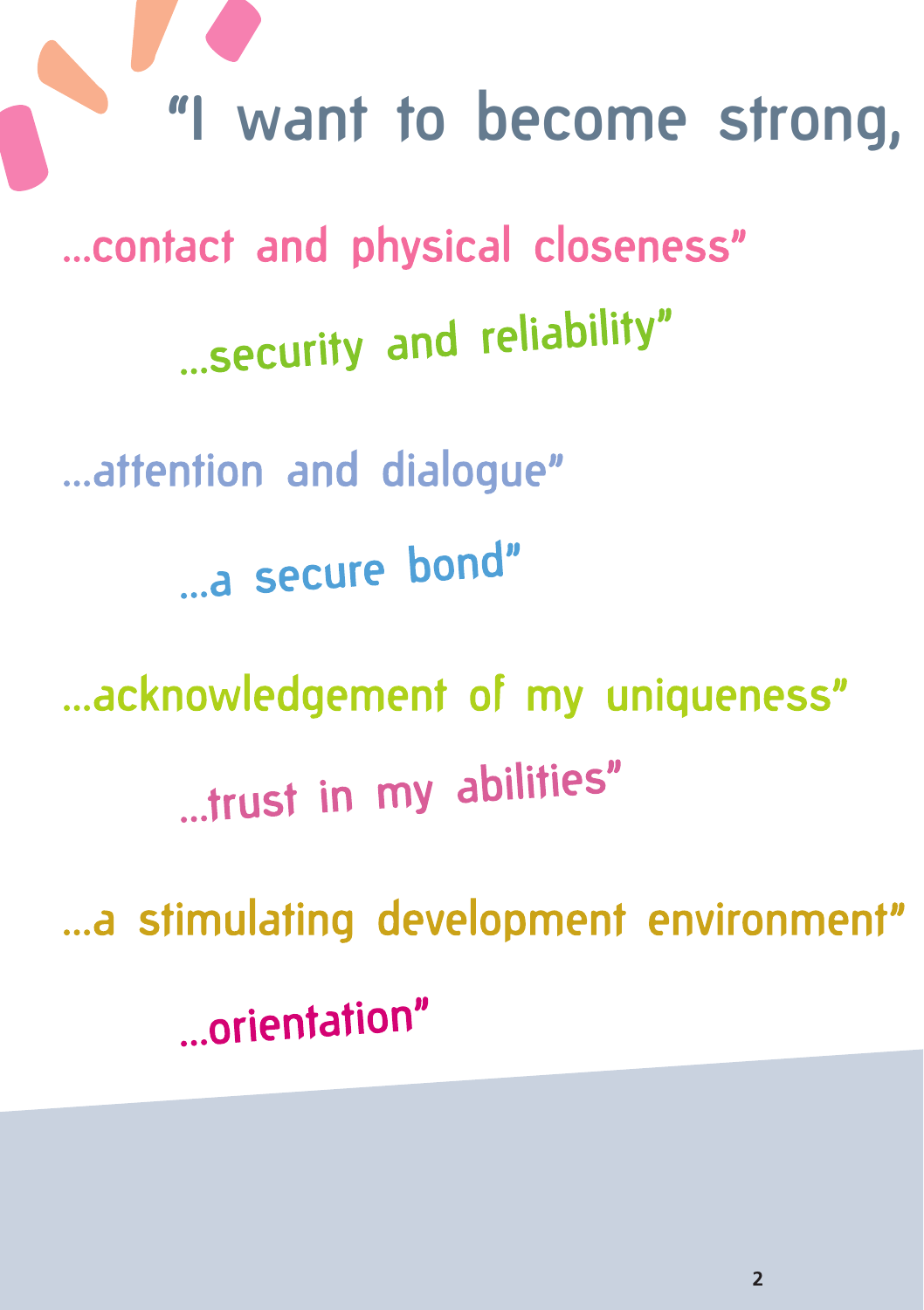## **"I want to become strong, and I need ...**

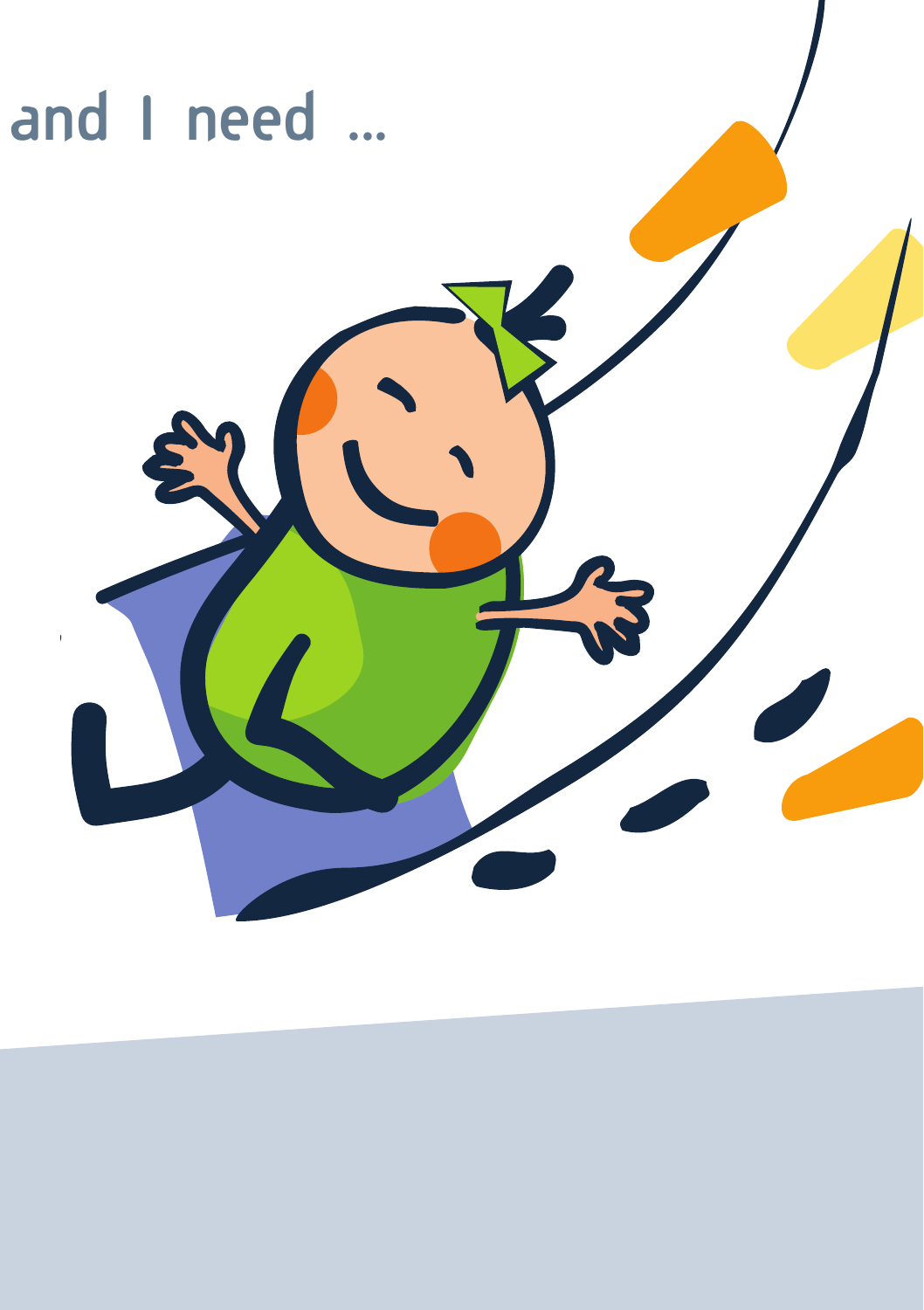## **"I want to become strong, and I need... ...contact and physical closeness."**

**I have arrived in the world. I breathe. Now I am curious and want to come into contact with my environment. In this way, I will receive varied and indispensable impulses for my future development.** 

- Even before my birth, I liked the voices of my parents and I enjoyed it when my mum caressed her stomach.
- I like the skin contact with my parents; I need it, actually.

.

- Even without speech, I can show how I feel and what I want in a way that can be understood.
- I want to be able to maintain eye contact with my mummy or my daddy when we're going somewhere.
- I want my mummy and daddy to devote time to me, and I want to be able to respond insofar as that is possible for me.
- Even in the mother's womb, the unborn baby picks up impressions from the surroundings. When she hears the voices of her parents, she begins to get in touch with them.
- So that the newborn baby does not feel alone and abandoned after birth, it is important that she is immediately placed on her mother's stomach. This skin-to-skin contact is very important for the emotional mother-child bond. This physical contact is important in the first months of life.
- An infant lets her surroundings know how she feels by crying, making baby noises, and through facial expressions and movements. When a baby cries, the mother or father promptly takes care of their child. They thereby show her that they are there and that they have not left her alone. They give her the security that later allows her to be able to wait.
- When travelling in a pram, a sling or a Snugly, the baby feels most comfortable if she is turned with her face towards her mother or father, and is thus guaranteed contact with a familiar person. While being carried, sitting on the side of the hip is the ideal position. The child can thereby choose whether to look at her caregiver or at her surroundings.

If the child cannot see her reference person, she can get confused by the many unknown and unfamiliar impressions, and can feel left alone.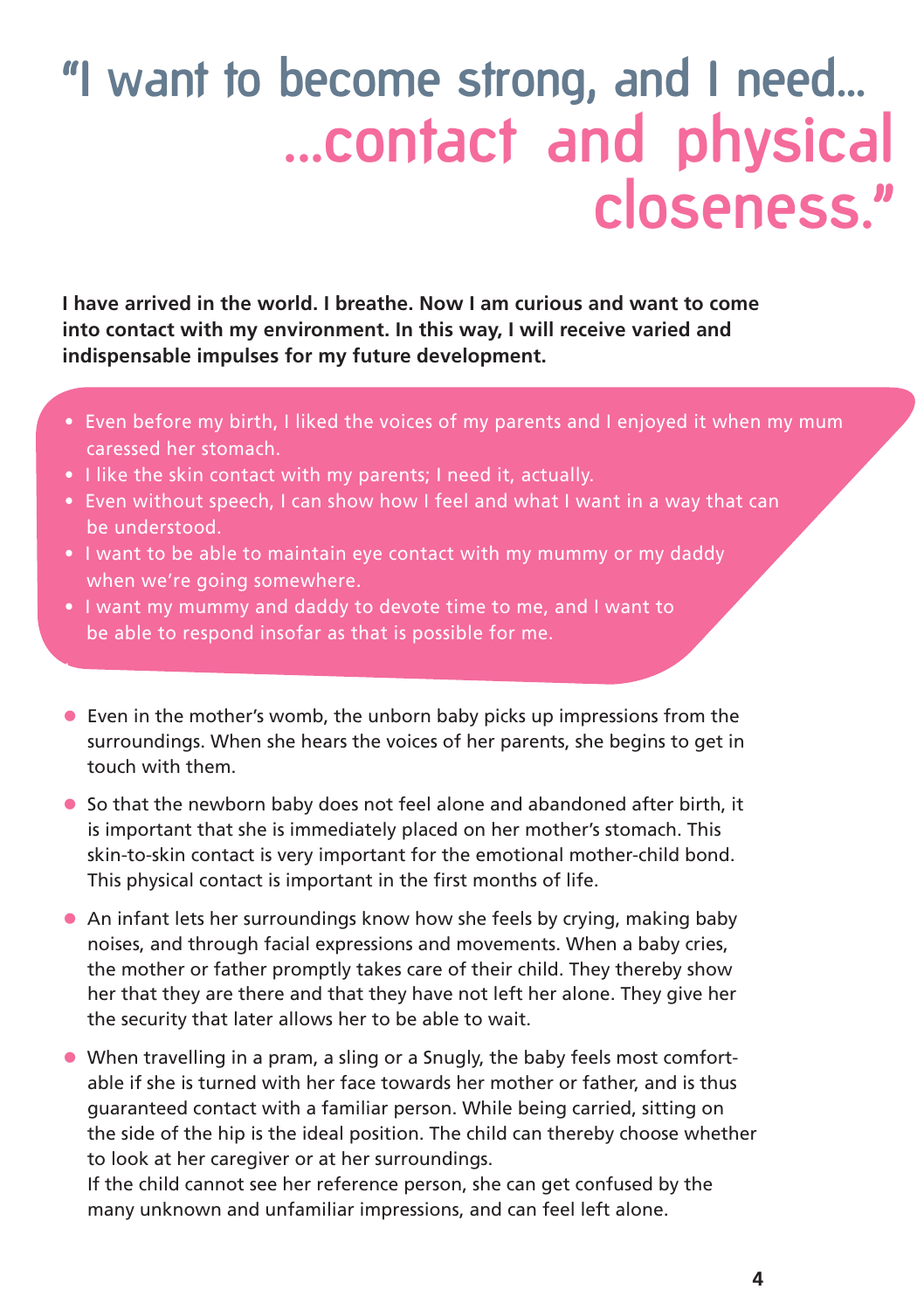• After birth, the mother and father should continue the contact established with the baby during pregnancy by talking, speaking, singing and laughing. They thereby give the baby the opportunity to respond through mimic and gesture, and thus they communicate with each other. When a baby turns her glance away, she shows that she needs a break: she has to process what she has just experienced. If the parents ask their baby how she feels, she will not answer in words, but with a satisfied expression or with cooing sounds. She understands their caring and affectionate tone.

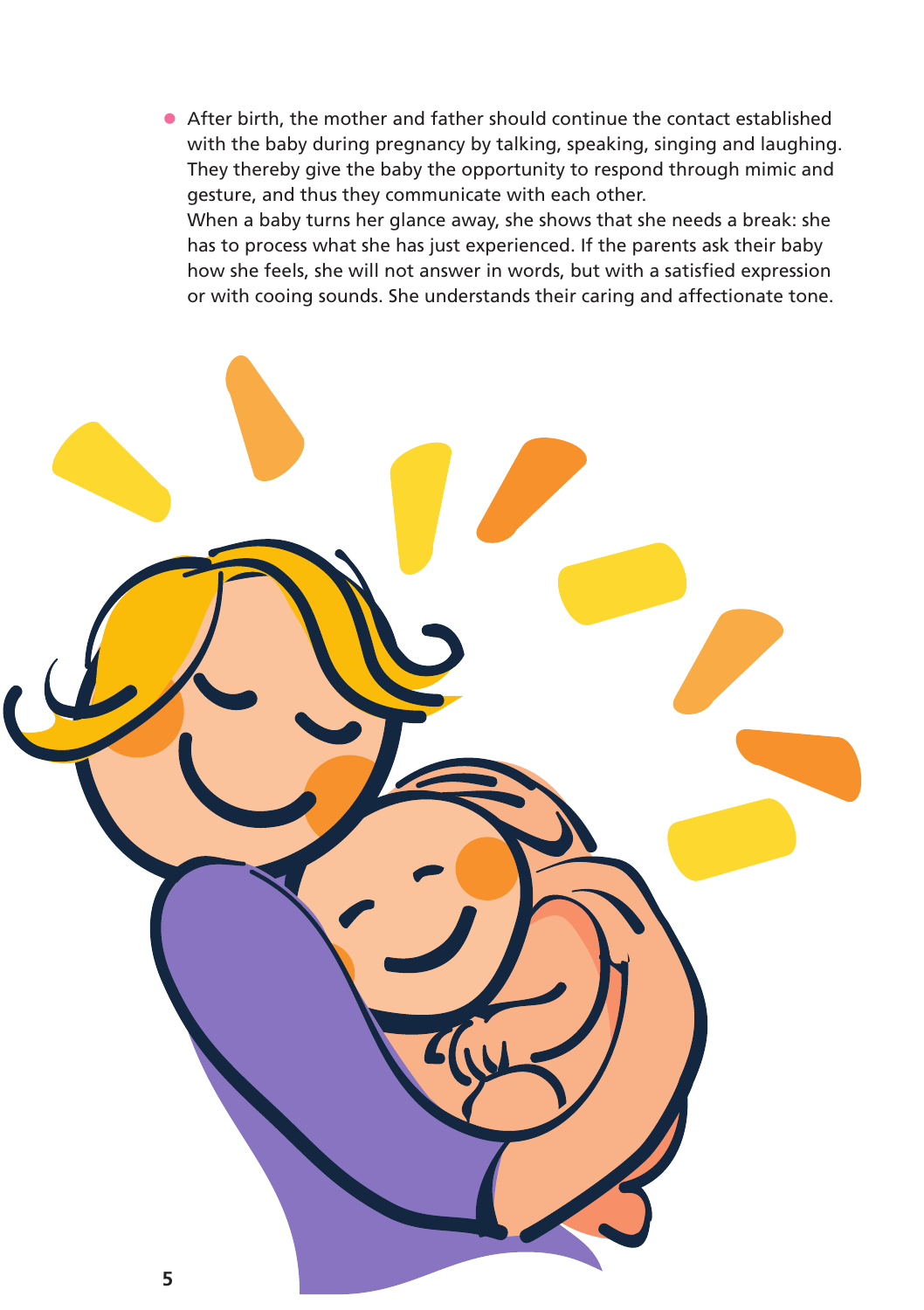### **"I want to become strong, and I need... ...security and reliability."**

**In order to succeed in my development, I want to experience unlimited security and reliability as an infant and small child.**

- I want to be able to feel secure and safe.
- I am scarcely able to change my situation alone. I therefore need attention and reliability when I require it.
- I need a caregiver who will sensitively respond to me.
- I perceive things with all my senses. The feeling that I thereby experience will accompany me throughout my whole life.
- It is sometimes almost impossible to calm me. And precisely then I really need lots of security and reliability.
- The urge for security, reliability and to be cared for corresponds to a natural need that is inherent in all of us. The infant feels cared for and safe in the arms of his mother or another caregiver. From there, he can best succeed in successfully moving into a new, strange and unfamiliar world.
- Infants first have to learn to distinguish their own feelings, and cannot always cope with them alone. Added to this, it is not yet possible for them to change their situation themselves.

Infants who whine or cry quickly need a caregiver who can promptly provide them with a feeling of security and care.

Whining or crying infants should neither be reprimanded for this, nor have the attention withheld. This would be harmful to the child's development.

- Emotional communication is being developed during the first months of a child's life. This takes place through a "3r" caregiver, usually the mother or father. A "3r" caregiver is readily available, really familiar and reliable. This person must sensitively pick up the child's signals, try to understand them and respond.
- Even in the pre-speech period, the child perceives the behaviour and actions of his caregivers with all his five senses.

The feelings that are thereby experienced leave traces in the brain. In the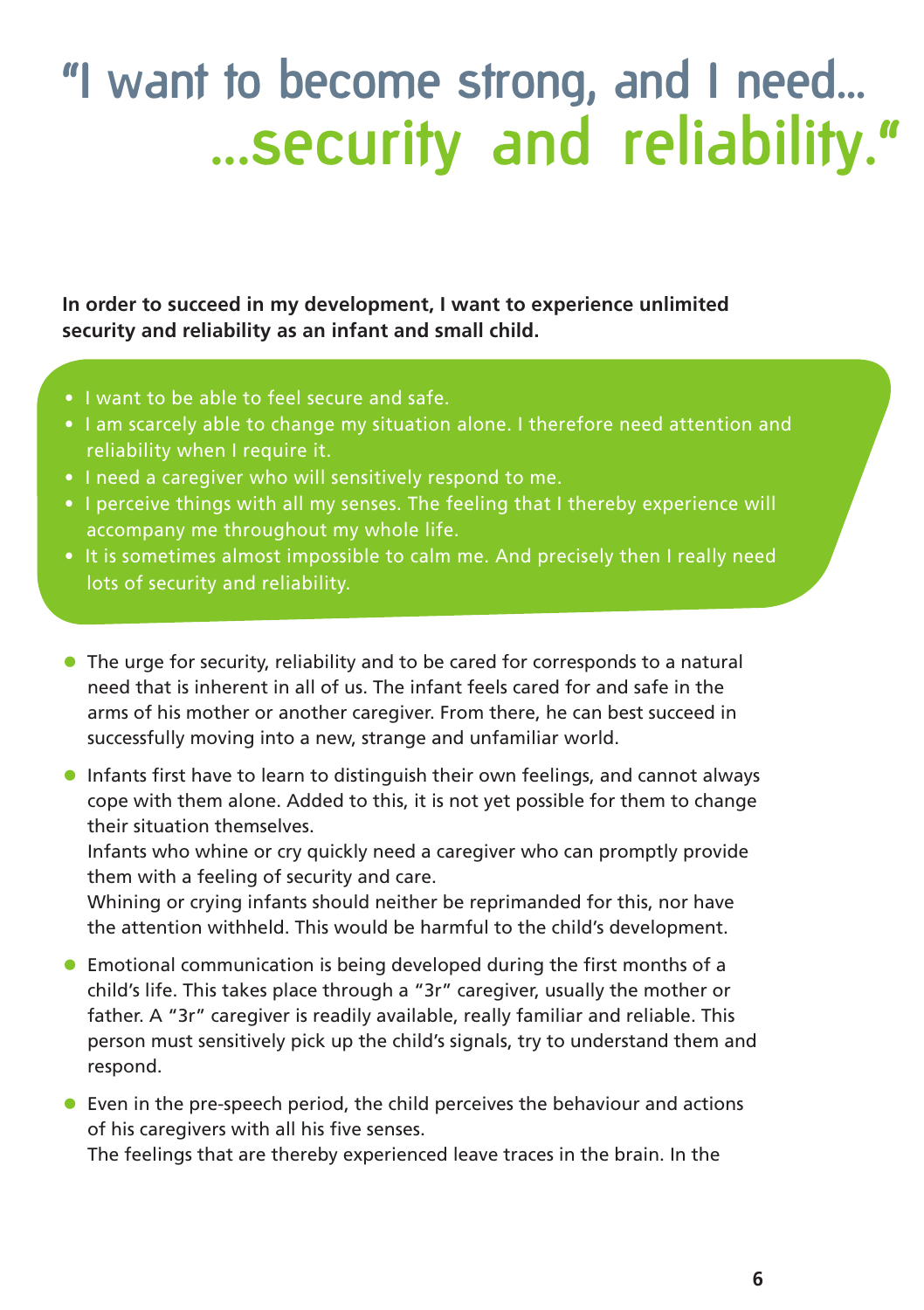

further course of life, these stored feelings can have an influence on how the child, young person or adult feels in everyday life. The connection with the original experiences is unconscious, however. It is therefore very important that a child feels secure.

• There are infants who are very difficult to calm, and they sometimes bring their mother and father to their limits. It is precisely these children who have a strong need to experience reliability and security. In order for the parents to be able to convey this to the child, they should be able to request help and relief from outside at all times.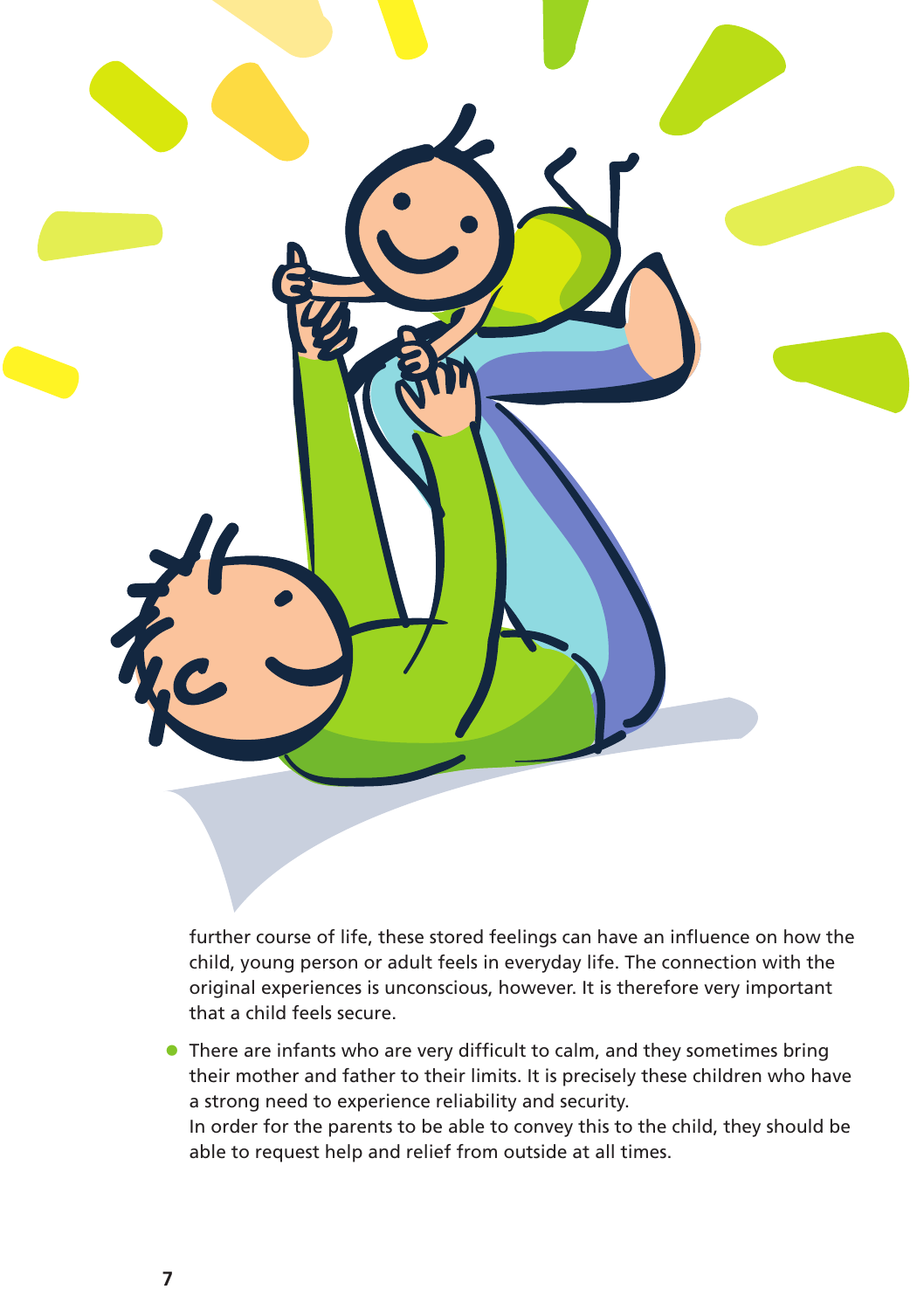### **"I want to become strong, and I need... ...attention and dialogue."**

**As an infant, I love it when my mother or my father gives me their complete attention. Be that during nursing, eating or while exploring my surroundings. When mother and father talk to me, I will learn the language, and can experience how important I and my messages are.**

- I love the face of my caregiver and I like to imitate his/her facial expression or sounds.
- I like it when mummy or daddy explains to me what they do, even if I don't understand everything at the moment.
- When I discover something new, I try to make eye contact with my caregiver. This helps me and gives me security.
- My caregiver names many of the things that I touch or point to.
- After experiencing unlimited attention for a longer period, I like to be on my own again for a while.
- Turn towards me and look me in the eye when you communicate with me.
- Infants love to look at the human face. This often takes place while nursing or changing nappies. If the infant can look at the face of her caregiver she can imitate it and express herself with sounds, which is very pleasurable to her. The caregiver can pick up the sounds and expressions of the child, and can respond to them and continue them, and in this way provide the child with an important basis for learning the language.
- If actions are accompanied by the corresponding words in the mother tongue, the child will see and feel a connection between the action and the words. A further foundation for language development is thereby laid.
- As soon as the child can move actively, and wants to discover and try out new things she will seek the attention of her caregiver through eye contact. She wants to know what the caregiver thinks about her intention. She orients herself on the facial expression and on the linguistic behaviour.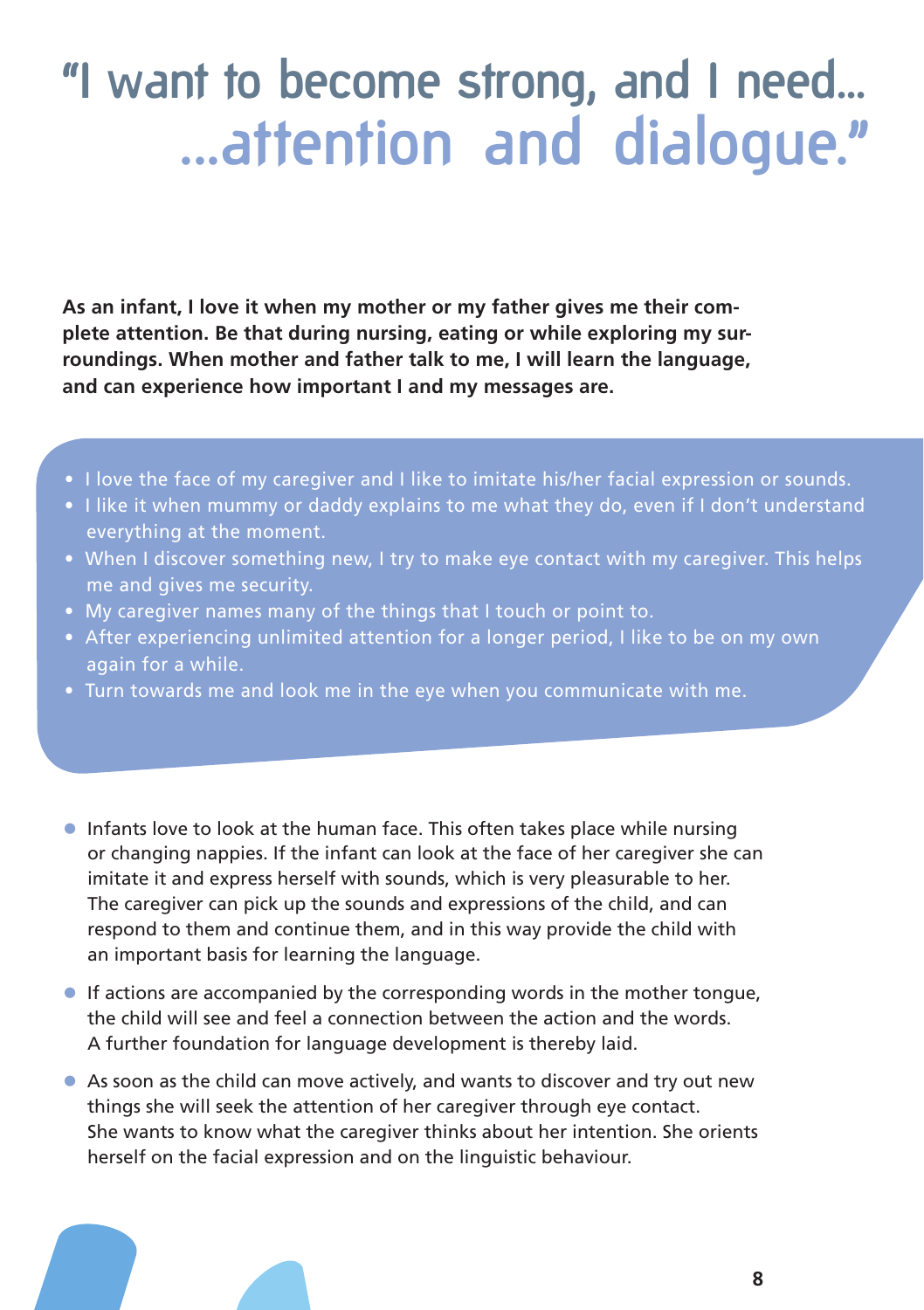- When the child starts to point at objects, the caregiver should name these objects and discuss them with the child. If the child describes what she sees with her own word creations, the caregiver notes this and names them with the words in the respective mother – or father – tongue. The child will thereby feel being taken seriously when speaking. In this way, she will learn the language in a natural way.
- Children who experience undivided attention and lively conversation with the caregiver over a certain period are satisfied in their needs for contact and exchange. This, and their natural desire for acting on their own, makes it possible for them to then wish and be able to consider both themselves and their surroundings alone for a while.
- Always meeting children at eye-level expresses the fact that the adult takes the child seriously and wants to engage in personal contact.

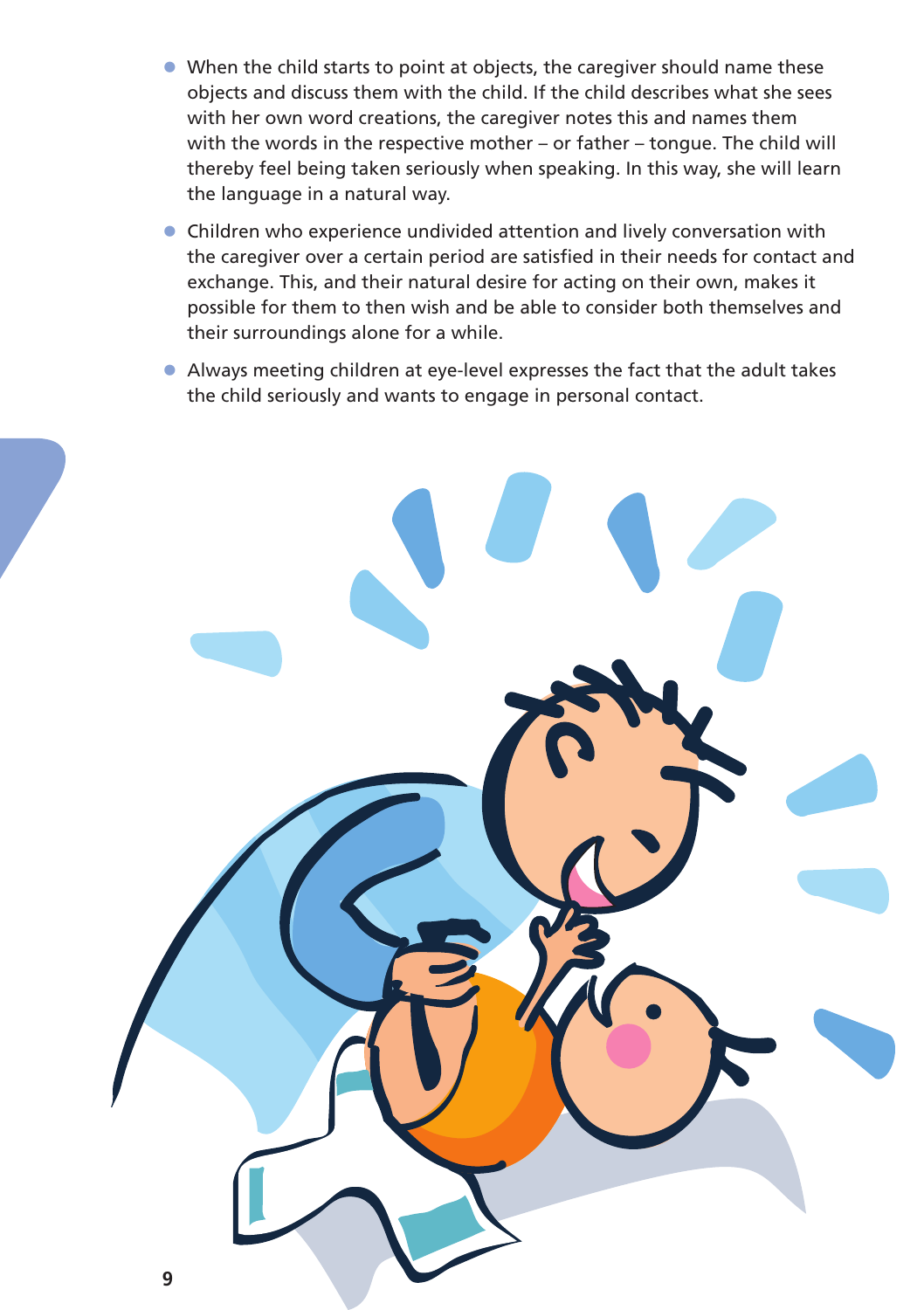### **"I want to become strong, and I need... ...a secure bond."**

**Mother and father have recognised my needs from the very beginnings; they have interpreted these correctly and have reacted to them promptly. They have dealt with me in a sensitive manner. I now know that I can rely on them. I have built a secure bond with them and have developed basic trust.**

**As a result, I can now gain new experiences outside this secure framework and outside the family, and I can become more and more independent.**

- I am sometimes afraid of strangers, and I am happy when I am carefully introduced to new people.
- I want to explore and discover, and it is therefore important to me that I can always return quickly to mummy and daddy again.
- I need the security that my caregivers are there for me.
- I can express with whom I would like to be and who not. Take me seriously.
- If I have to be alone with strangers, stay there until I feel safe.
- The infant's fear of strangers towards the end of the first year of life shows that he can now differentiate between known/trusted and unknown persons. Potential new caregivers must be introduced to the child slowly and carefully, step by step.
- In order to dare to take the first steps of discovery away from the safe caregiver, the child must be able to return to this person at any time.
- Sensations can be remembered from the very start of life, and the basic tools necessary for a person to master his/her life are built up in the first three years. It is therefore important that mother, father and all the caregivers inside and outside the family provide a secure bond, and pay the highest attention possible to the associated feelings of a child.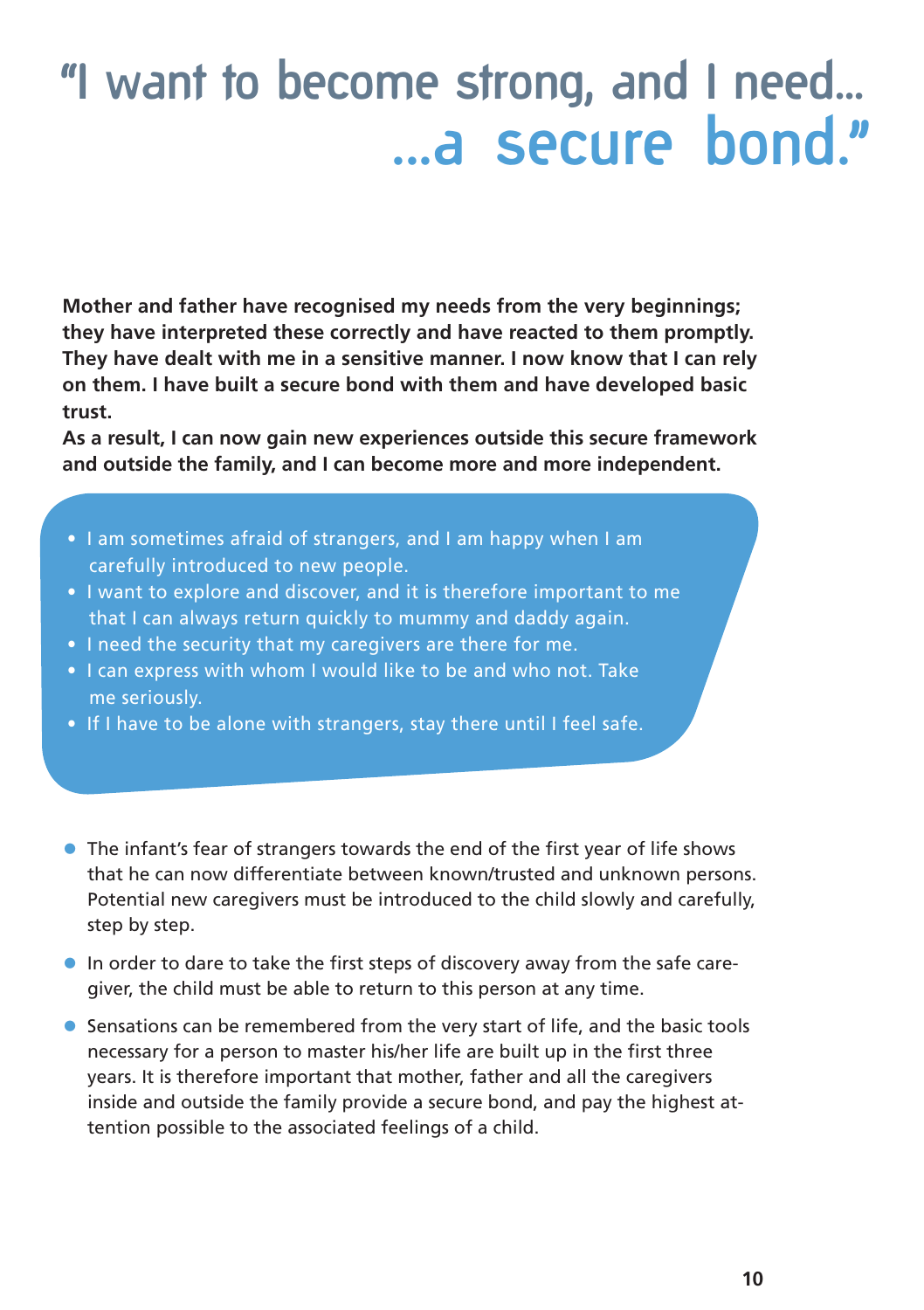- If the child wants to distinguish himself from other persons, this must be taken seriously. If this need is not dealt with, feelings of powerlessness and helplessness will soon start to appear and will characterise the child's basic feeling.
- If a day-care mother or kindergarten organisation is entrusted with the care of a child, the presence of the mother or father is necessary until the child has experienced security with the new caregiver. A settling-in period whose length is determined by the child is necessary in any case.

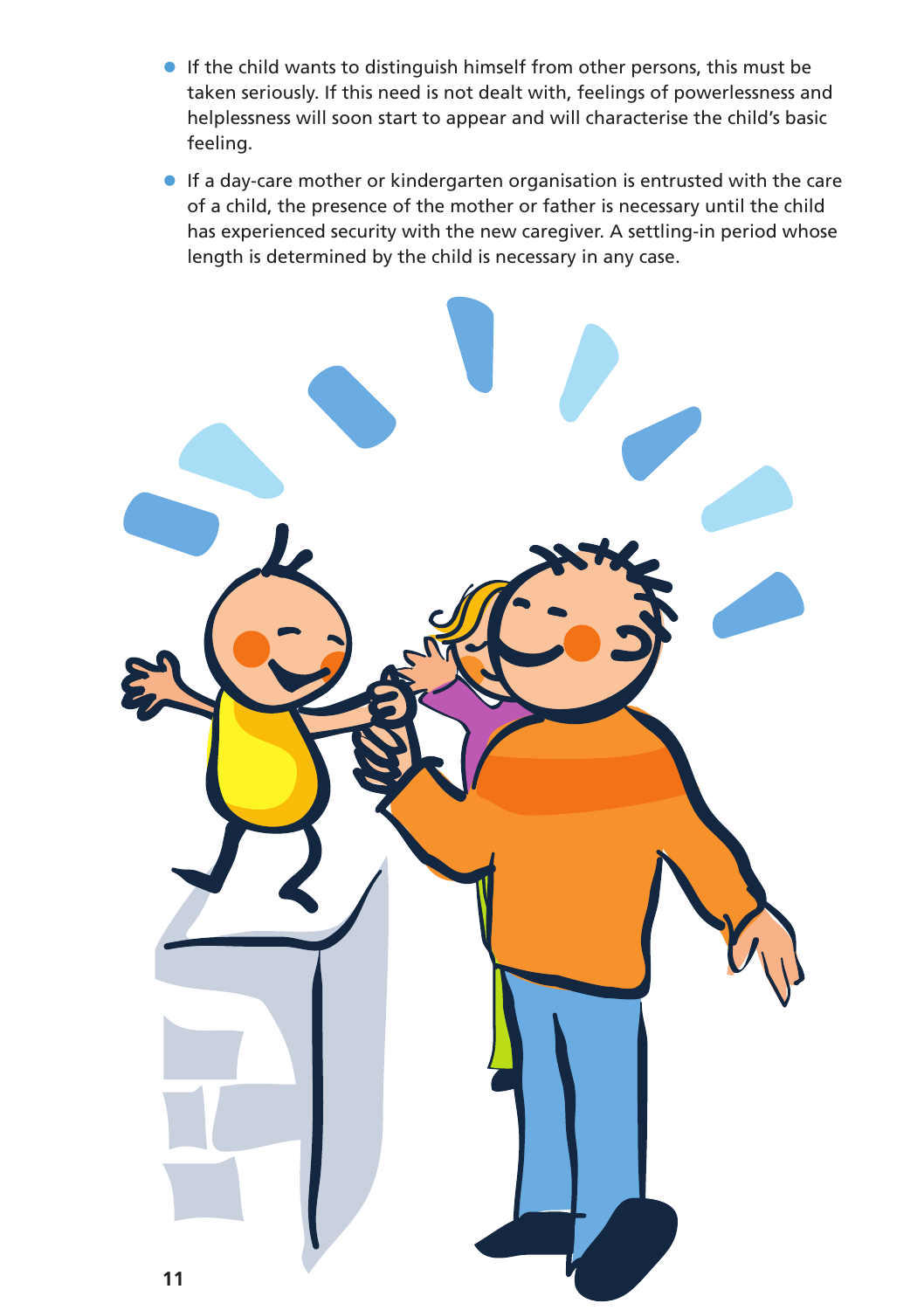## **"I want to become strong, and I need... ...acknowledgement of my uniqueness."**

**I am unique. I have brought my temperament and my talents into the world with me. My complete development is based on them. Depending on my environment, I will go about this in my own unique and individual manner.**

- I want my uniqueness to be acknowledged.
- I don't like it when you compare me to others.
- I need time for my development.
- If I annoy you, tell me what has annoyed you, but don't question me as a person.
- When you acknowledge my strengths, I feel appreciated and will be happy to develop further.
- The acknowledgement of the uniqueness of every child does not allow adults to deal with a child according to their own discretion, as if she were an object.
- The acknowledgement of the uniqueness of every child excludes comparing one child with another with regard to better or worse. This can place a child under pressure to perform, which will undermine the self confidence she is developing.



- The acknowledgement of the uniqueness means to allow each child time for her individual development. There is an old saying that grass does not grow faster if you pull it.
- Disparaging comments that relate to the child as a person give the child the feeling that she is being rejected. The child should clearly see: "It's the things I do that disturb my parents and about which they are annoyed. They are not annoyed with me as a person."
- If the focus is on appreciation, and if mother, father and other caregivers consider the strengths and resources of the child and not her weaknesses, the child will feel loved and accepted.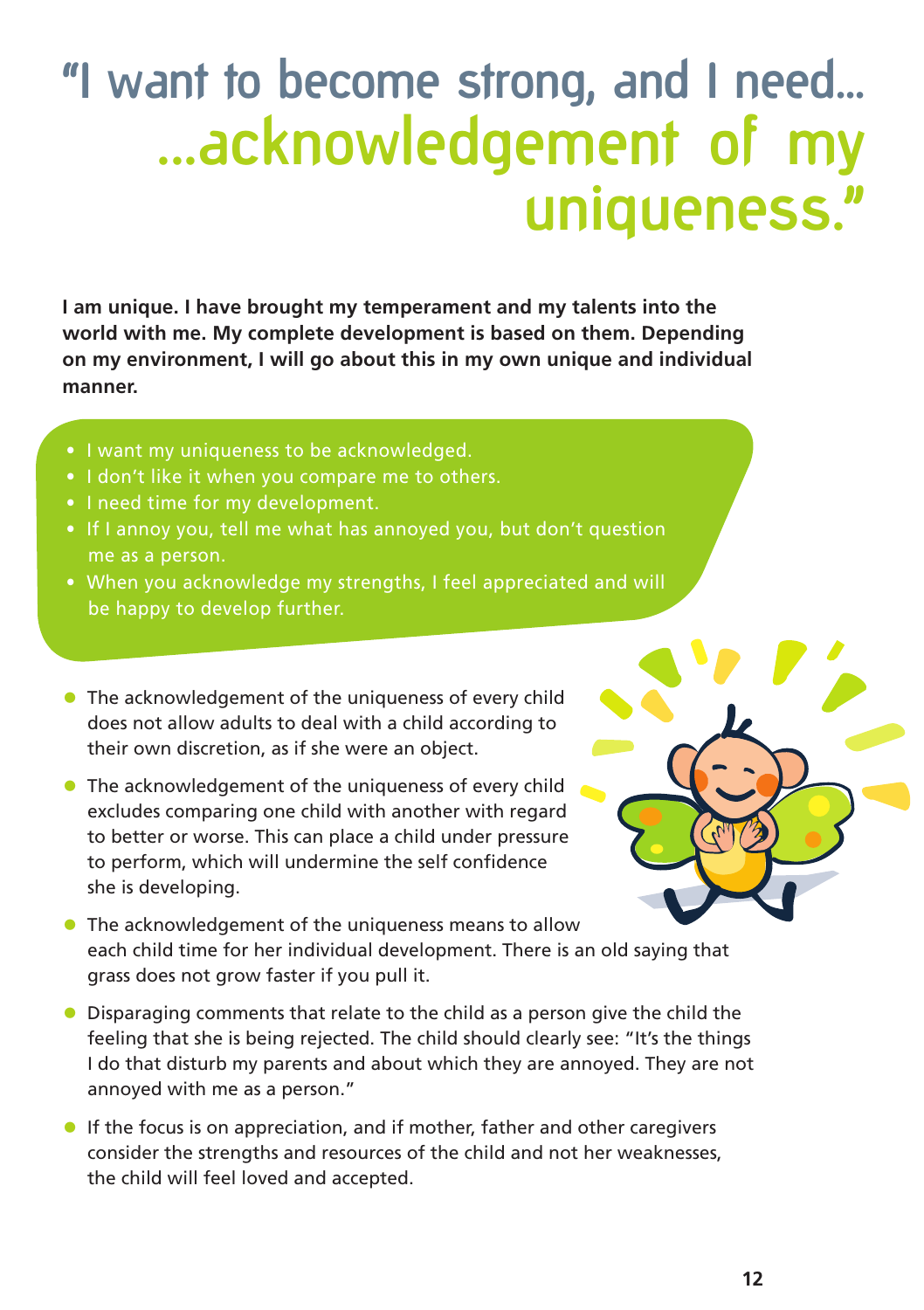### **"I want to become strong, and I need... ...trust in my abilities."**

**I believe in myself and I am convinced that I can achieve something through my own strength. I learned that from you. I can rely on my mother and my father, and I feel assisted and supported by them.**

- If I indicate that I need something, it is good for me if someone comes promptly.
- I want to be active, to take part in everyday life and to find out what I would like to do.
- I explore, copy, repeat and pretend to do things. If I am supported in this, I will learn by it.
- I have found something out by myself and I would like to show it. Be happy with me. This encourages me to do more.
- If, in the first months of life, an infant indicates that he needs someone, and the mother or the father, or another person that he knows, comes, the infant will have the experience of self-efficacy.
- The child gains trust in his own actions if he can help in his care and can choose the food, if he continually finds opportunities in

daily life to find out more about himself, and how he wants to occupy himself over a certain period of time. These experiences strengthen the child's confidence in himself and build up his self-confidence.

- The typical behaviour patterns in early childhood are exploration, investigation, discovery and the repetition of certain operations, imitation and pretending to do something. In this way, the child educates himself and builds up his own individual educational history. This kind of education is different from what is brought to him from outside, regardless of the prerequisites of each child.
- Finding something out by oneself, dealing with it, being able to talk about it and to thereby gain acknowledgement in one's surroundings builds up the feeling of self esteem. At a later stage, this will form the basis of the readiness to accept knowledge from outside in an emotionally positive environment, and to process this in a pro-active manner.
- Nothing will prevent self-acting children from exploring their world. They have a natural urge to learn.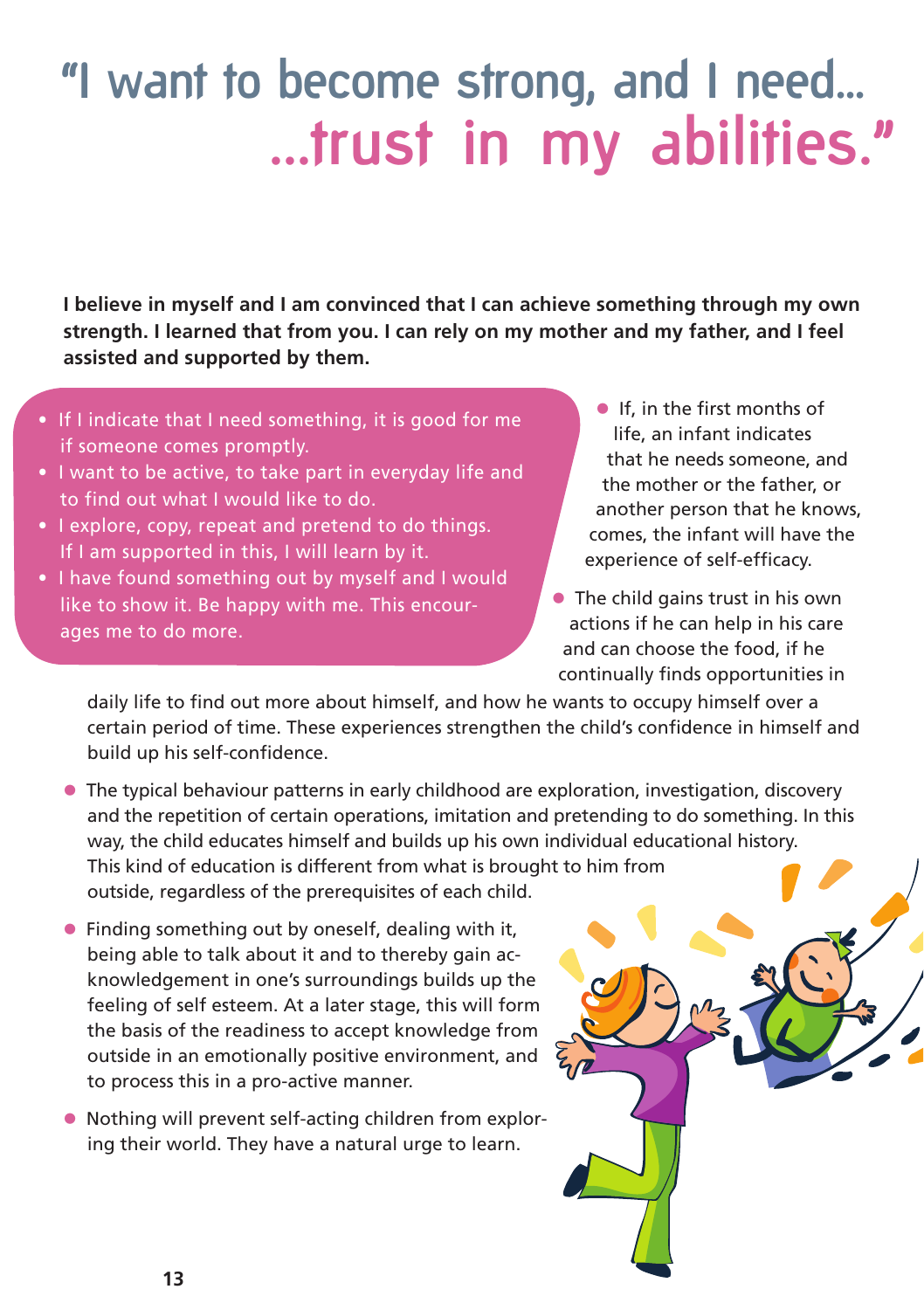## **"I want to become strong, and I need... ...a stimulating development environment."**

**In order for me to be able to develop well, I need attention and a stimulating environment that supports me in my desire for knowledge. I need a circle of children and adults around me and I need materials with which I can occupy myself and experiment in my own way.**

- I want to stimulate and sharpen all my senses. Give me the possibilities to do this.
- Give me materials from everyday life. I am curious and I want to explore.
- I need an environment that will stimulate my senses and my inborn need for movement. I will then develop using my own strength.
- Talk, laugh and pay attention to me. See to it that I can also be together with other adults and children.
- Even when I discover new things or when I'm together with other adults and children, it is important to me that I have a familiar person in the vicinity.
- Stimulate my curiosity, and I will actively explore my surroundings.
- At the start of her life, the child has the need to be safely held and supported, and to be protected from too many sensual impressions. With increasing development, she needs a development environment that is adapted to her needs, and that stimulates all her senses – hearing, seeing, smelling, tasting and feeling – and makes movement possible.

Televisions and computers have no place in a stimulating development environment for infants and small children.

- Regardless of the environment the child is born into, there are always materials that will arouse her curiosity and that she can select and try out according to her interests. Items without any specific purpose that can be found in any household stimulate the child's fantasy and promote her creativity.
- In an environment that stimulates the senses and that allows movement, the child herself knows when she is ready for the next step in her development, for example, when she is able to sit down without aid, or when she will take the first steps on her own.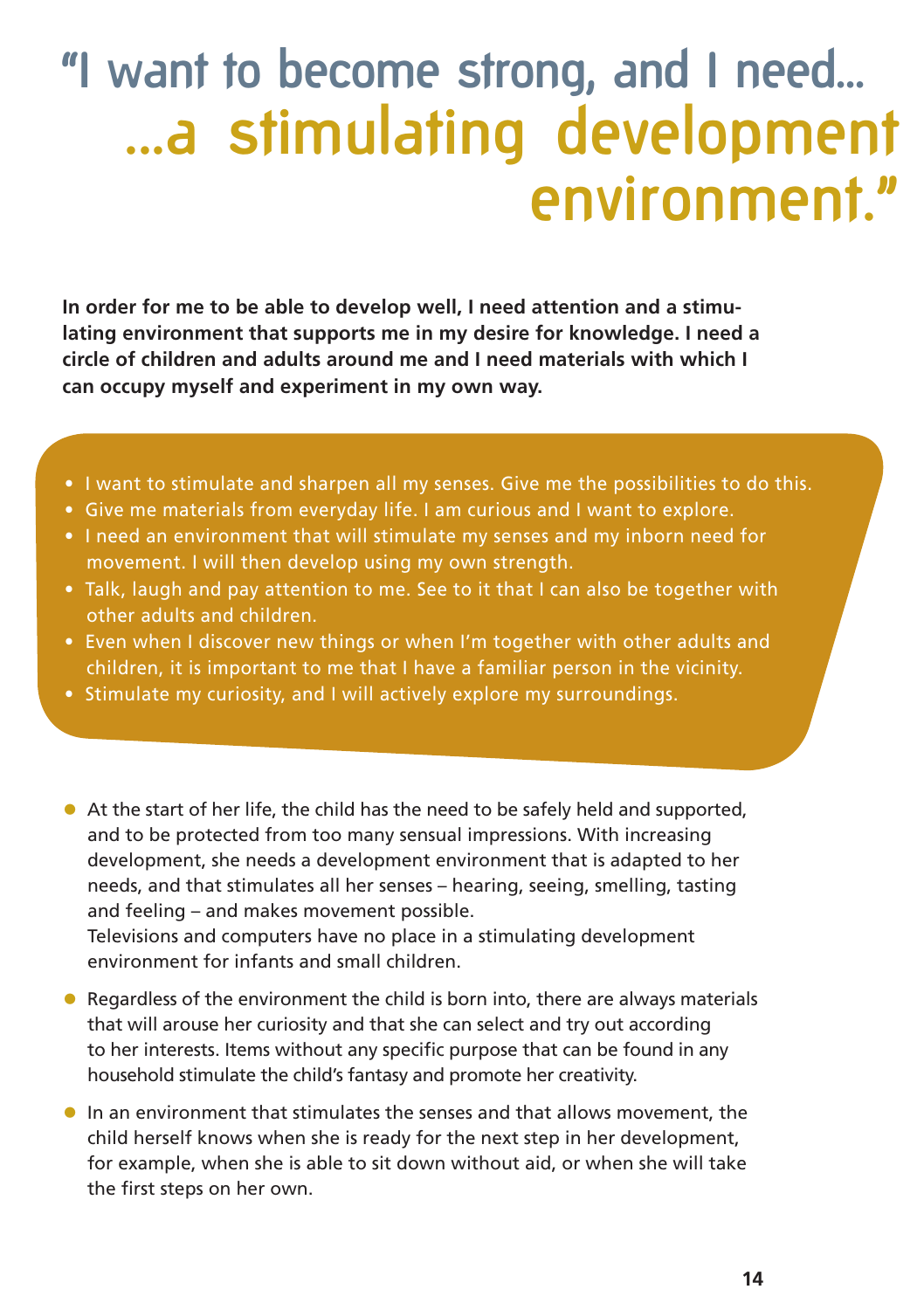- From the very start, mother and father form a part of a stimulating environment that is adapted to the child. They rock the child in their arms, they chat, laugh and have fun together with the child, they sing, dance, let her listen to music, look at picture books together, tell stories, and give her the space and time to explore her world. With time, the child should get to know new role models and other children, and interact with them. Whether at home or in a foreign environment, the child will want to interact with very different people.
- It is important for the child that she can always count on familiar caregivers while discovering things and while getting to know a new environment. Their presence provides the child with a secure base, and makes it possible for her to look around at new things and to discover strange things.
- Mother and father stimulate the curiosity of the child through a stimulating environment. In this way, they have a major impact on her development. The child then starts activities on her own initiative, and does not just wait for these to be determined from outside and then offered to her.

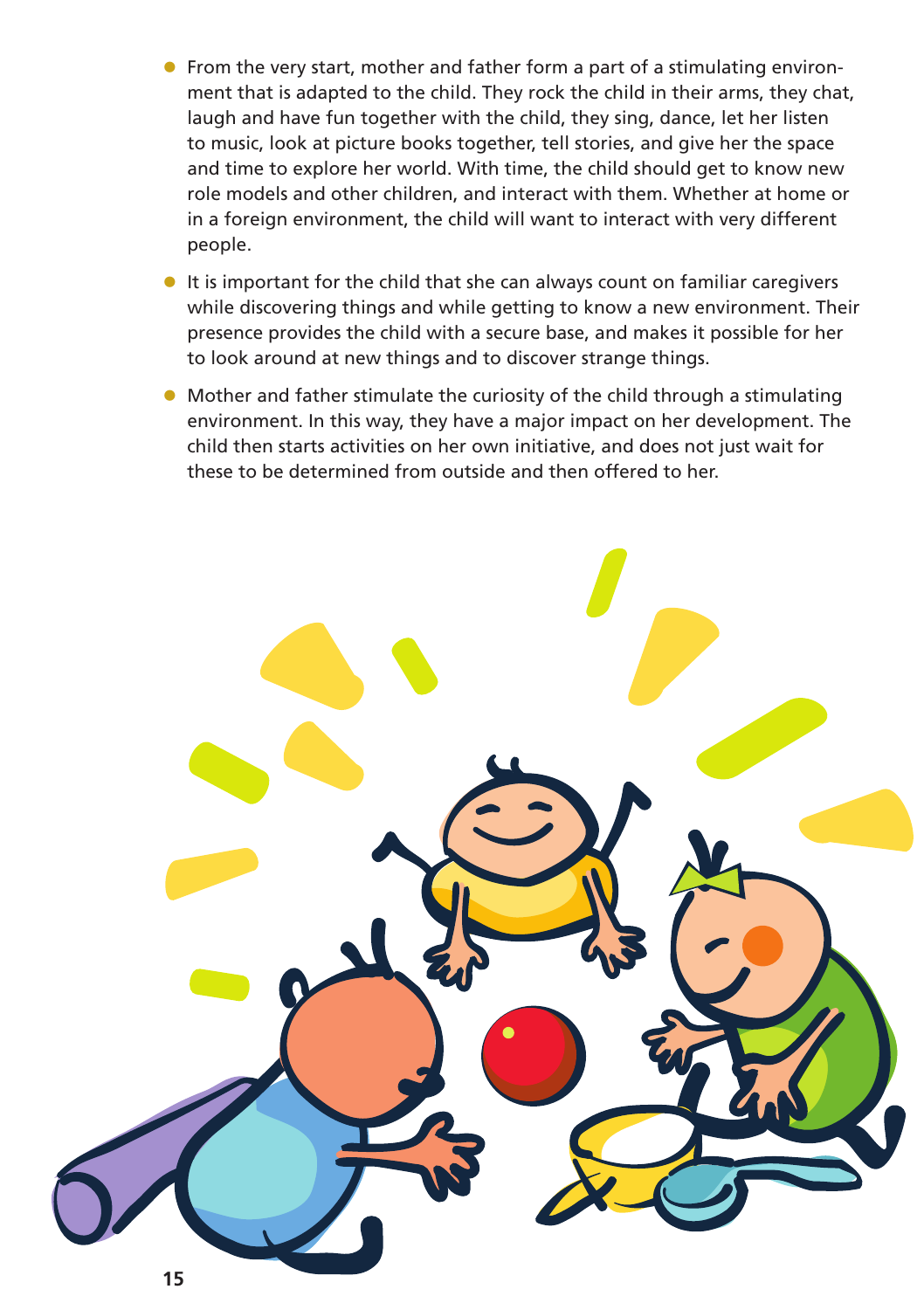### **"I want to become strong, and I need... ...orientation."**

**So that I can find my orientation in everyday life and find my way about well, I need caregivers who are there for me. I need fixed daily structures, I need rules on how we live together, and I need rituals. In this way, I can become strong.**

- Luckily, I have been able to orientate myself completely on my mother and father during the first months of my life.
- My daily experiences have made a deep impression on my brain.
- I need a familiar object that I can feel and smell. This calms me and gives me security.
- If you include me in your daily activities, I can also take part in them sometime, and enjoy doing so.
- A regular daily routine can give me security.
- I place value on a space that is adapted to my development, in which I can orientate myself and move freely.
- I begin to say "no" and "I". Support me, and give me time to learn how I can develop and assert my independence.
	- After birth, the newborn child is plunged into an environment that is completely unknown to him. He experiences the fact that there is day and night. He is exposed to unknown noises, new smells. But mother and father are always there. Their presence is the first orientation in the new life.
	- Regular attention, constantly recurring events, the daily experiences of care and food engrave themselves into the brains of infants and small children.
	- By himself, the infant discovers uniform actions such as sucking his thumb, caressing the tip of the nose, pressing a fluffy toy animal into his arm. This can mean calmness and orientation for the child.
	- Everyday actions, such as changing a nappy, bathing or dressing and undressing should follow a calm and established sequence, and should be adapted to signals from the child. In this way, the child has the possibility to assist, and thereby enjoying himself.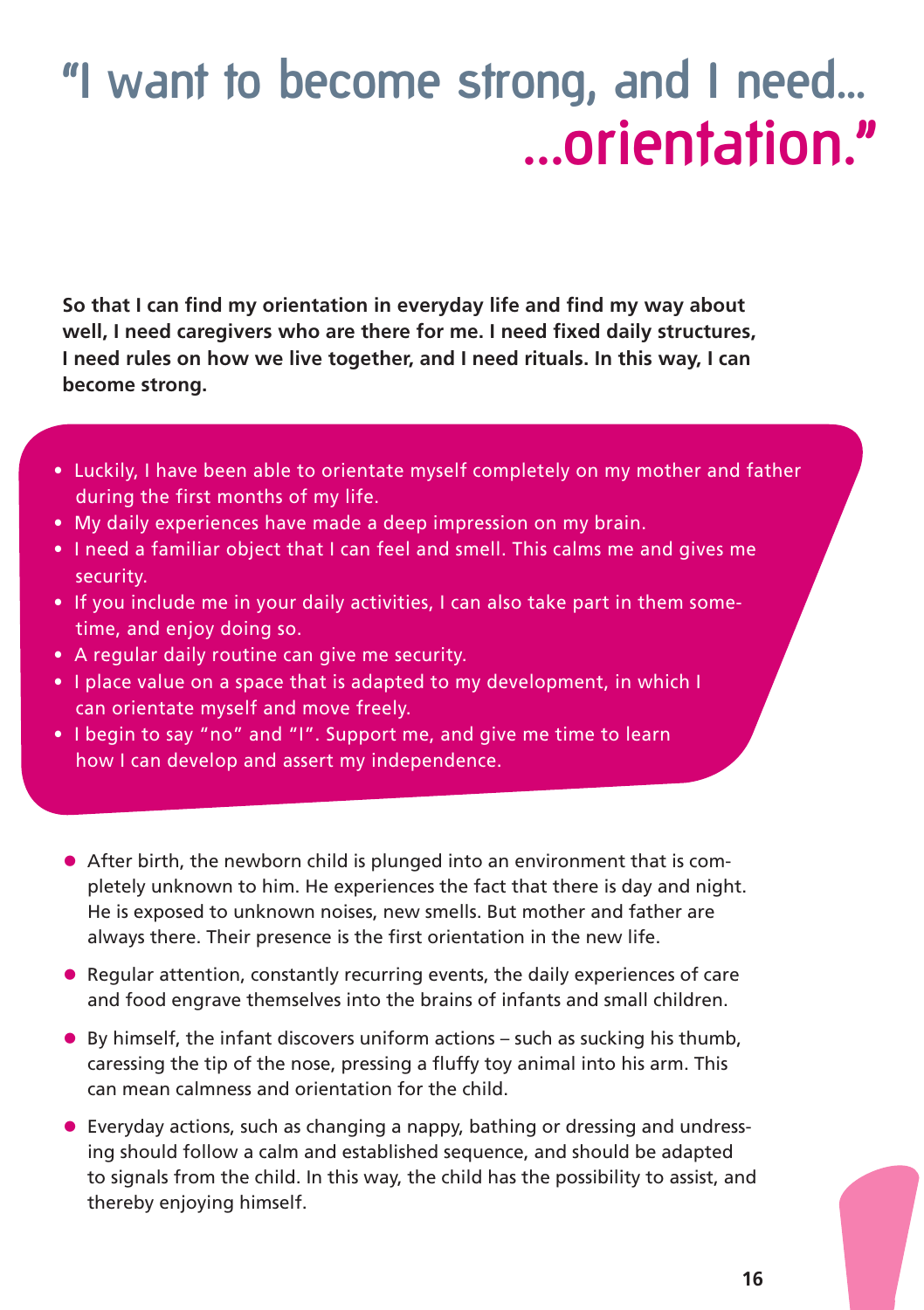- Largely regulated daily routines such as eating, doing things and sleeping in connection with rituals, such as good-night stories and much more, create a reliable framework for the child.
- In the second year of life, it is important to have clear guidelines within the family life. What has emerged from the first year in procedures, rituals and structures becomes pedagogically binding and expands according to the age of the child.
- As he matures, the child discovers his intellectual abilities and, with the emergence of self-consciousness, the ability to say NO and I. He explores his limits of conduct, challenges his parents and tests their consistent behaviour. It is important to realize that the ability to respect rules is a learning process. This needs time and must be consistent.

The autonomy phase that now begins is a completely normal and important stage in the development of his personality, and demands "Freedom within limits" from the parents, which conveys both orientation and support, as well as promoting the autonomy of the child.

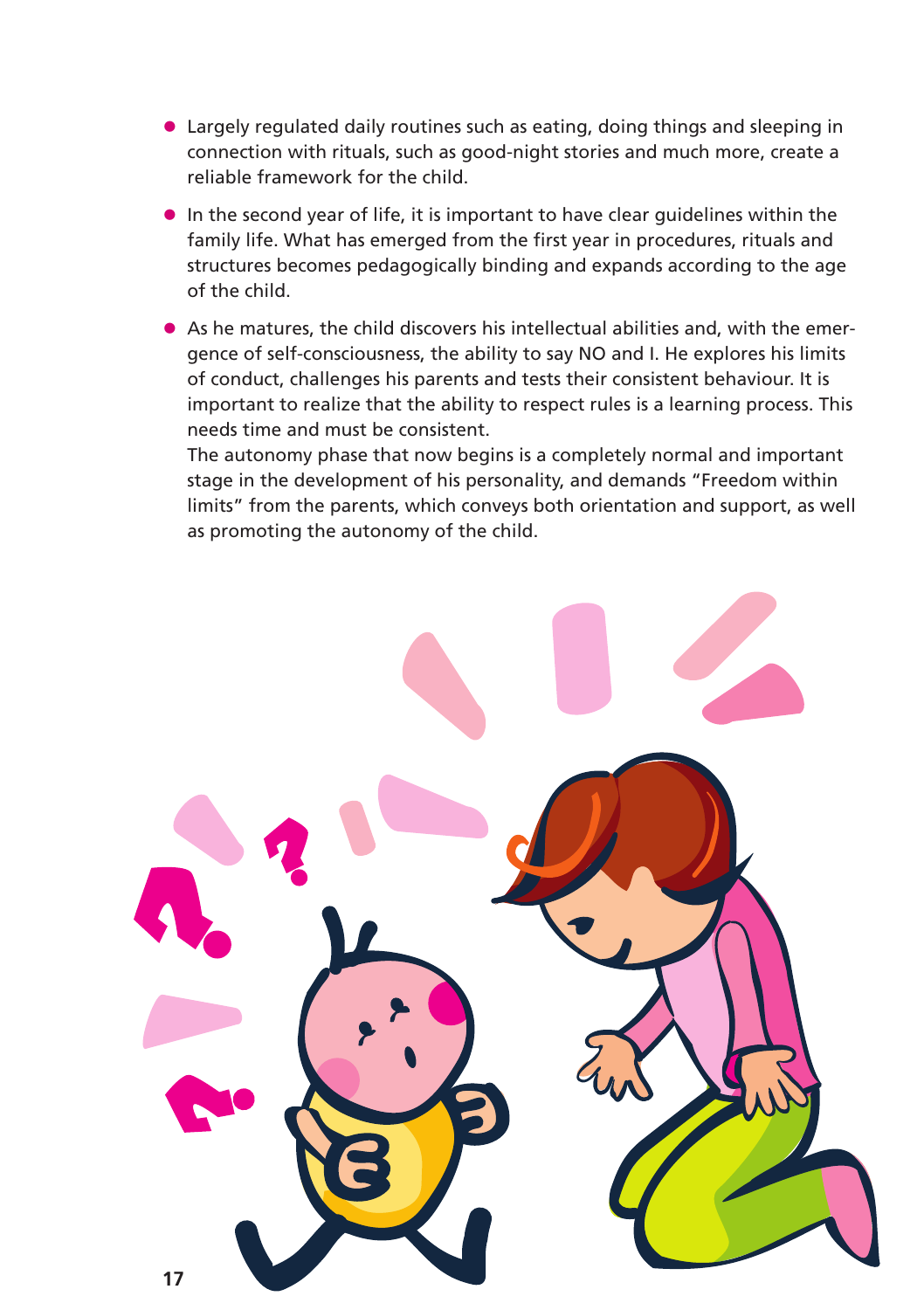## **Explanations**

For a successful development, every infant and every small child needs at least one caregiver who makes it possible for her to build up a secure bond. This caregiver comes with a pedagogic approach that is characterised by sensitivity. He/she allows him/herself to be guided by the child's individuality, and offers the child space for self activity.

The findings of scientific research over the last 30 years form the basis for the eight messages in this brochure. The messages should convey what a child needs during pregnancy and in the first three years of life in order to become strong.

Research on early development has been carried out in different cultures and countries throughout the world. Therefore the consequences thereof are applicable to all children, regardless of where they grow up.

From the first moment of her life, the infant wants to enter into a relationship with people. The latest findings show that the care, education and self-learning of a child take place first and foremost through relationships. These three words are now established in infant and small child pedagogy. They bring about clarity on what is being said in discussions.

By **care**, we mean attention, nutrition and care. We can build up a secure bond with the child through sensitive care and by providing physical and psychological protection.

By **education**, we mean every activity of caregivers with which they stimulate the individual socio-emotional, physical and cognitive developmental processes of a child and keep her further developments progressing. These activities also include the creation of a narrower and a wider environment.

Through education, we also provide the child with the tools with which she can expand her individual capabilities. She should be able to master her own personal challenges in a self-determined and differentiating manner.

If the parents ensure care and education in this sense, they will create the best foundation for the development of the self educational strengths of the child: she can then educate herself further within her social environment.

**Education** in the infant and small child stages takes place through all the senses. The child intrinsically concerns herself with the "world". The repeated experiences are stored – together with the sensations and feelings associated with them. This kind of education – which is described as **self education** – is the foundation on which, in the future, the child will experience, understand and master her relations with other people and with the world.

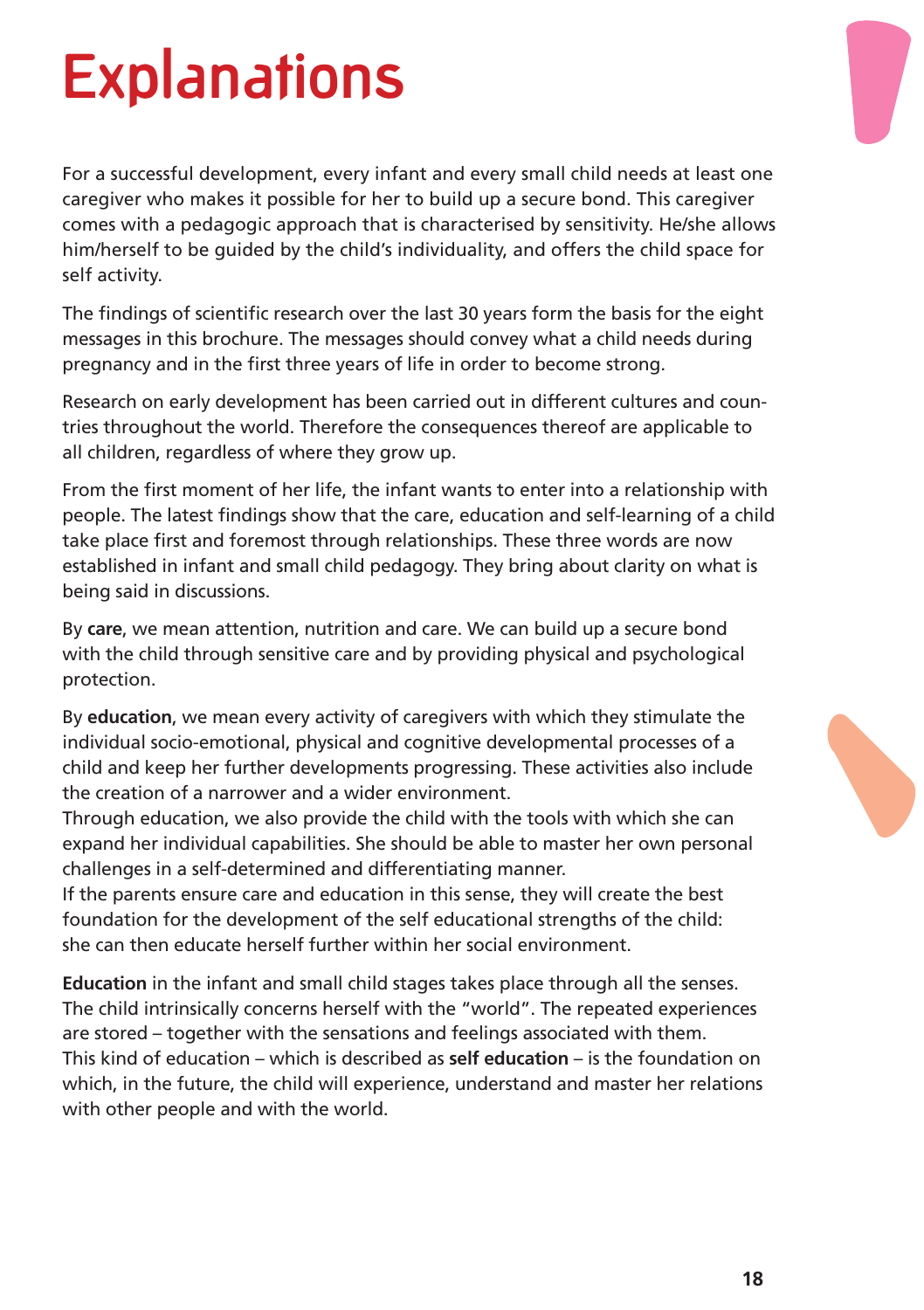# **Strong through relationships: What do mothers and fathers need?**

#### **Mothers and fathers already have a number of things**

Mothers and fathers have natural abilities to orient themselves in their behaviour towards the child.

- they keep their face at a distance of approx. 20 cm in this way, the newborn child can see them clearly;
- they imitate the sounds of the child and speak in melodic patterns this is important for the development of speech;
- the baby's sweet appearance triggers spontaneous caring behaviour in them.

#### **Mothers and fathers need time**

Time so that they can grow into their many tasks as parents. Time so that they can become familiar with their child and get to know his uniqueness all the better.

- Every child receives the time he needs from his parents. This time differs from child to child, and also depends on whether it is the first child, or whether brothers or sisters are already there.
- In order to master their many challenges, the mothers and fathers also need time for themselves and as a pair.
- Relation-strengthening assistance requires joy, interest and "being good enough".

**Mothers and fathers require an appreciative environment and encouragement** Looking after infants and small children is a fulfilling and joyful task. However, it also confronts mothers and fathers with challenging situations. The parents' sleep is often interrupted and not always do the parents immediately understand why their baby is crying and why they cannot calm their baby instantly. They then need an understanding environment that is sympathetic, that encourages them and that even offers them some support.

#### **Mothers and fathers need networks**

Networks allow exchanges, information, support and offers of professional assistance. Open, spontaneous discussions with other mothers and fathers provide support. Embedded in a sympathetic environment, mothers and fathers gain confidence in their supporting and teaching skills. They learn to listen to what their instincts tell them when assessing a situation.

Depending on the living conditions of a family, assistance in the house or with the daily care of the child can be helpful.

If situations arise in which the parents no longer know what to do or have been brought to their own limits, there are specialists who can provide information and support in conversations. They professionally assist the mothers and fathers through challenging phases.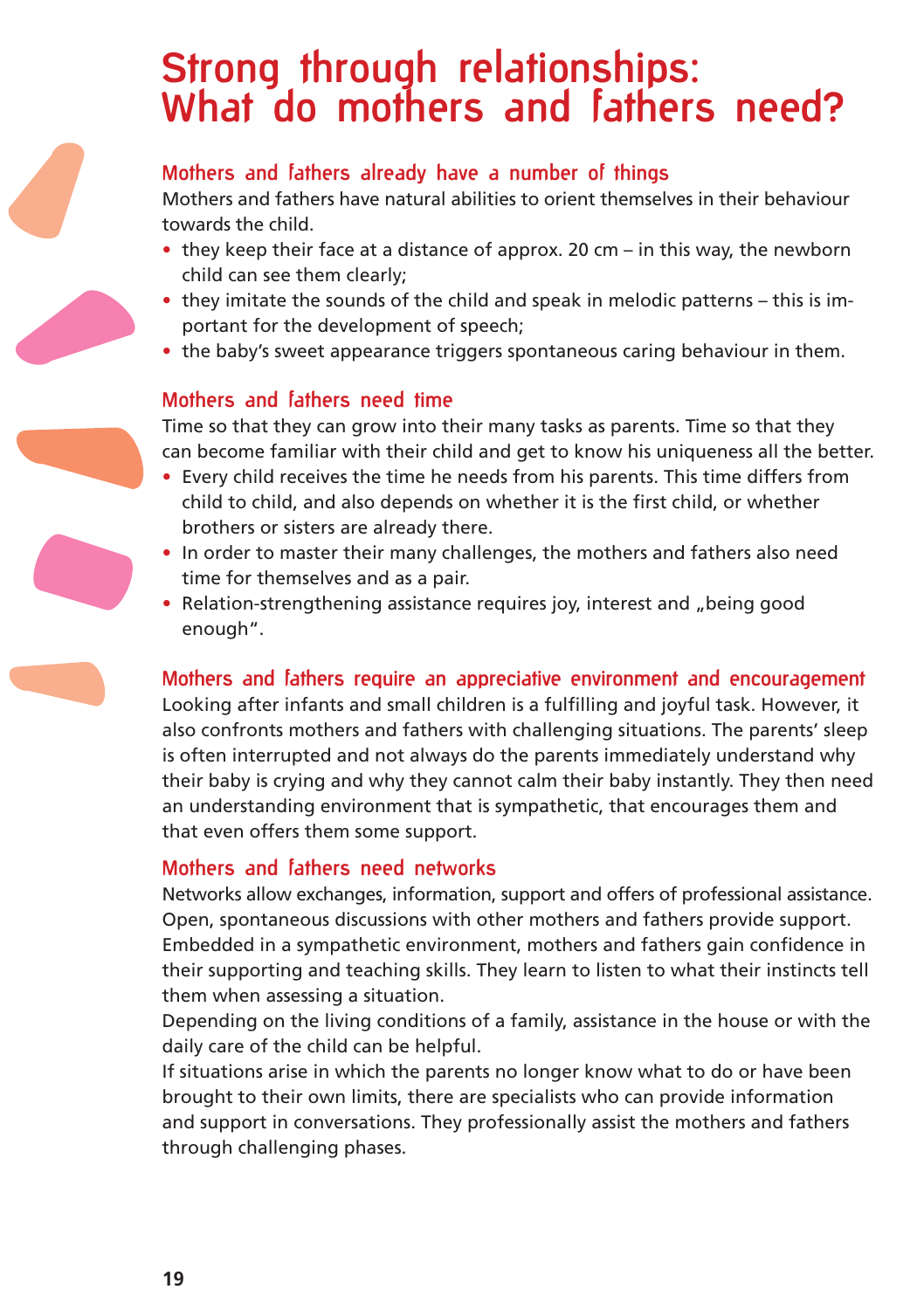### **Parental education CH The best support in being a parent**

**The baby is suddenly here. And nothing will ever again be as it used to.** 

Everything was so far away and hardly tangible during pregnancy. And now? Everything changes. The whole life, the job, the environment. The baby is so sweet, but what happens if she continues crying, if she can't be calmed, if we come to our limits? What do we have to do in order to be good parents?

Parent education can answer many questions. It shows parents their strengths, gives them courage, provides networks, encourages new things and makes parents more secure in their everyday education. Parent education has many forms: individual events, multi-part courses, discussion and group opportunities, advisers and on-line offers cover the varied needs of parents. As the umbrella organisation for around 1,000 organisations that offer parent education in Switzerland, Elternbildung CH bundles and coordinates areas of training, public relations and quality assessment.

Elternbildung CH offers a comprehensive information platform with events, prints publications and carries out public relations work for parents, specialists and the media.

Find out about the various opportunities or courses in your region: www.elternbildung.ch

## **Jacobs Foundation**

The private Jacobs Foundation based in Zurich was founded in 1988 by the businessman Klaus J. Jacobs. It has since dedicated itself to the subject of "Productive Youth Development" (PYD), and now has decades of experience in the promotion of science and of concrete intervention programmes and their realisation in the area of the development of children and young people. The foundation understands Productive Youth Development as a concept for the development of children and young people that emphasizes the positive development possibilities of children and young people. In its methods and approaches, the foundation pays particular attention to scientific excellence and knowledge based on evidence. With its investment of 200 million Euro in the Jacobs University Bremen (2006), it has set new standards in the area of private promotion.

Based on the conviction that the early promotion of children has a substantial impact on their later developmental opportunities, the early education of children and the upbringing of children with a development risk is one of the major focuses of the Jacobs Foundation. The foundation has accordingly been supporting various research and intervention projects in this field in the German-speaking area for some years now. The central role of the parents and the family in the healthy development of children in the first year of life is thereby undisputed. With this in mind, the foundation works towards ensuring that integral early education programmes should involve the whole family, and that they should strengthen, for example, the teaching competence of the parents – and above all of those in disadvantaged families and in those with little education.

The "Strong through relationships" campaign is an important step in this direction.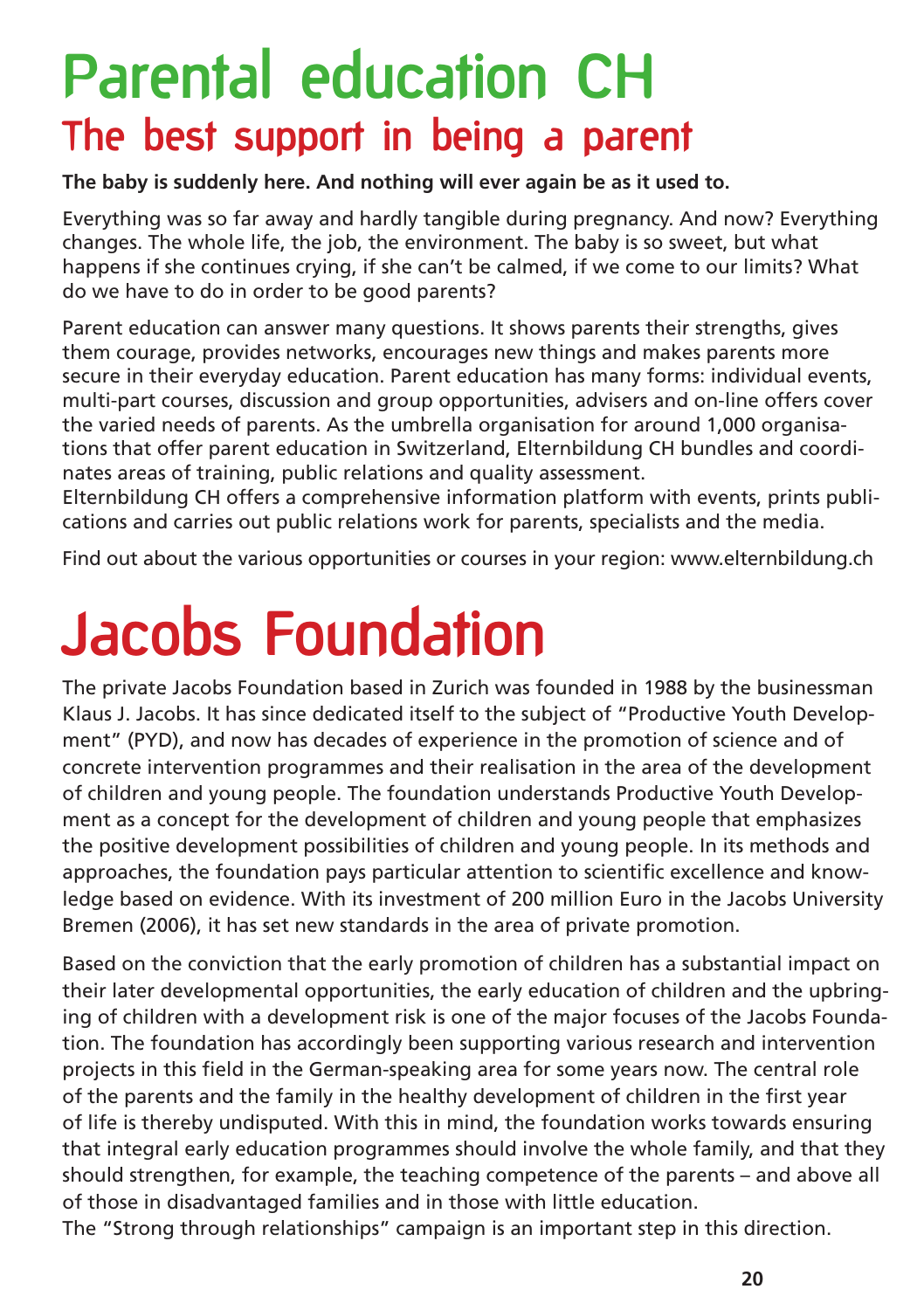## **Useful Links**

www.elternbildung.ch www.muetterberatung.ch www.elternnotruf.ch, Tel. 044 261 88 66 www.kinderschutz.ch www.projuventute.ch www.profamilia.ch www.kitas.ch www.muetterzentrum.ch www.sveo.ch www.plusplus.ch www.einelternfamilie.ch www.vaeter.ch www.kinderlobby.ch www.budgetberatung.ch www.binational.ch www.familienhandbuch.ch www.elternbildung.zh.ch/elternstaerkentest www.tagesfamilien.ch www.zwillinge.ch www.schreibabyhilfe.ch www.muetterhilfe.ch www.kinderundgewalt.ch Parent education events Mother and father consultation Emergency telephone for parents Child protection in Switzerland Pro Juventute Pro Familia Association of Swiss child day-centres Family centres Parent organisations Compatibility of profession and family Single parents Fathers Child Lobby Switzerland Budget matters Intercultural families Miscellaneous questions Parent strengths test Day families in Switzerland Twins Cry-babies Parents in an emergency situation Child and Violence Foundation

#### **A list of books that are well worth reading can be found on the website** www.elternbildung.ch

#### **Imprint**

Idea, overall concept and realisation: Elternbildung CH, Zürich Concept and text: Margrit Hungerbühler-Räber, Kathrin Keller-Schuhmacher, F-NETZ North-west Switzerland, Basle Professional assessments: Dr. Joachim Bensel, Dr. Julia Berkic, Dr. Rüdiger Posth Text processing: Ueli Gröbli, Lupsingen Translation: Interserv AG, Zurich Graphics: Peter Lichtensteiger, Zürich Illustrations: Werbeagentur Schultze, Walther und Zahel, Nürnberg Printing: Triner AG, Schwyz The following persons contributed to the brochure: Marlies Bieri, Rita Bieri, Sabine Brunner, Adelheid Debrunner, Viviane Fenter, Pia Fontana, Margrit Geertsen, Sandro Giuliani, Gaston Haas, Daniel Habegger, Madeleine Lüdi, Maya Mulle, Elisabeth Schneider, Andy Tschümperlin, Urs Ziegler © 2010